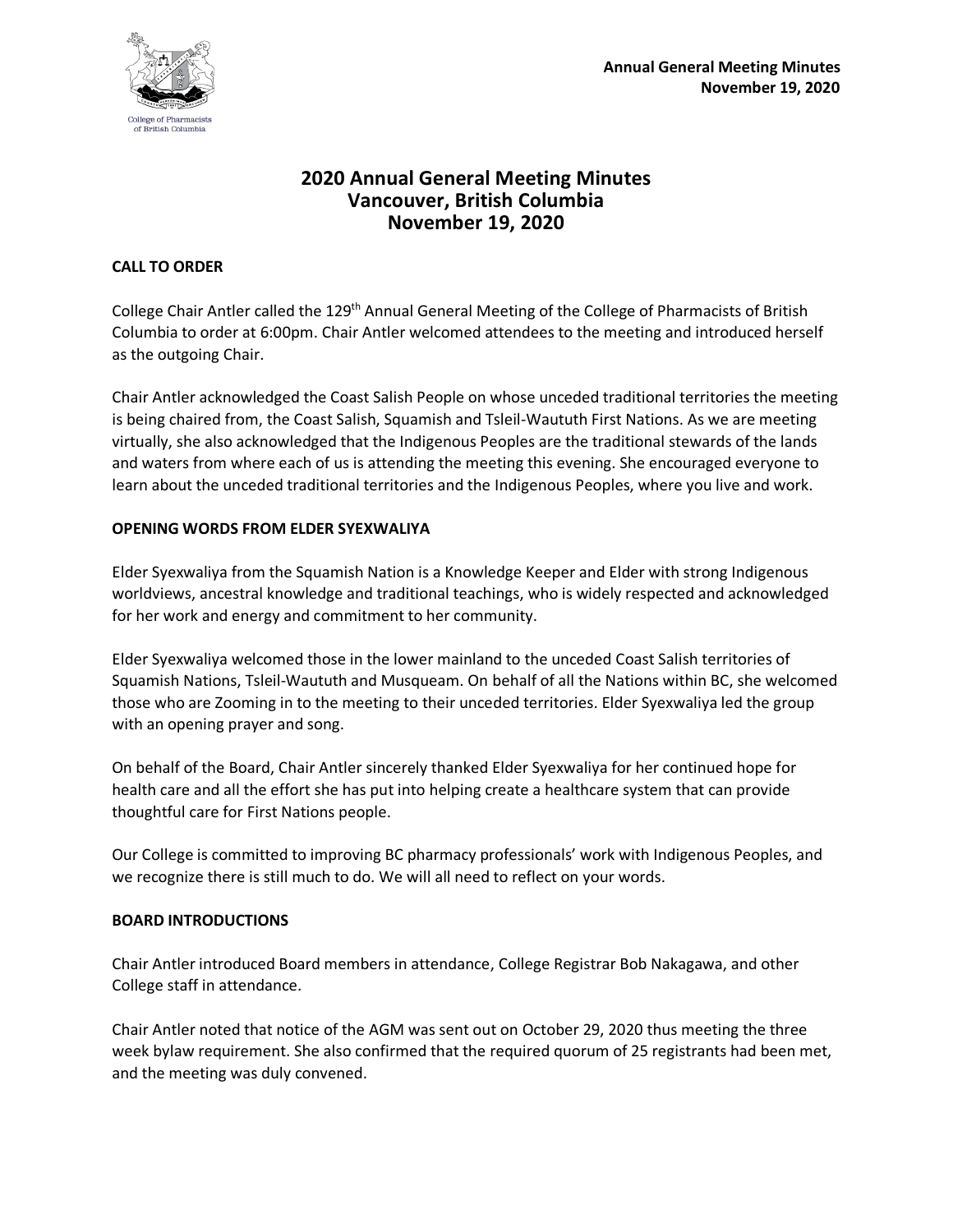

#### **MINUTES OF PREVIOUS MEETING – NOVEMBER 24, 2019**

Seeing that there were no comments, Chair Antler announced that the November 20, 2019 Annual General Meeting minutes are approved, as circulated.

#### **FINANCIAL STATEMENTS AND AUDITOR'S REPORT**

Chair Antler reminded registrants that the audited and Board approved financial statements were available for review on the College website. Chair Antler noted the financial statements will be placed on file.

#### **CHAIR'S REPORT**

Chair Antler provided the following report:

#### **Cultural Humility and Safety**

The College recognizes that cultural safety and humility for Indigenous Peoples in BC, is vital for the provision of fair and equitable health services, as well as the creation of a healthcare environment free of racism and discrimination, where individuals feel safe and respected.

Cultural safety is an outcome based on respectful engagement that recognizes and strives to address power imbalances inherent in the healthcare system.

Cultural humility is a process of self-reflection to understand personal and systemic conditioned biases, and to develop and maintain respectful processes and relationships based on mutual trust. Cultural humility involves humbly acknowledging oneself as a life-long learner when it comes to understanding another's experience.

I'm pleased that we continue to take action on the formal commitment we made to cultural safety and humility alongside BC's other health regulators.

We have made some important first steps.

However, there is still much work to do to achieving our collective BC health systems goal of culturally safe health services for Indigenous Peoples in BC.

I encourage you to read the cultural humility and safety reflections in our annual report to learn about our progress last year, and to reflect on how to apply these learnings to your practice.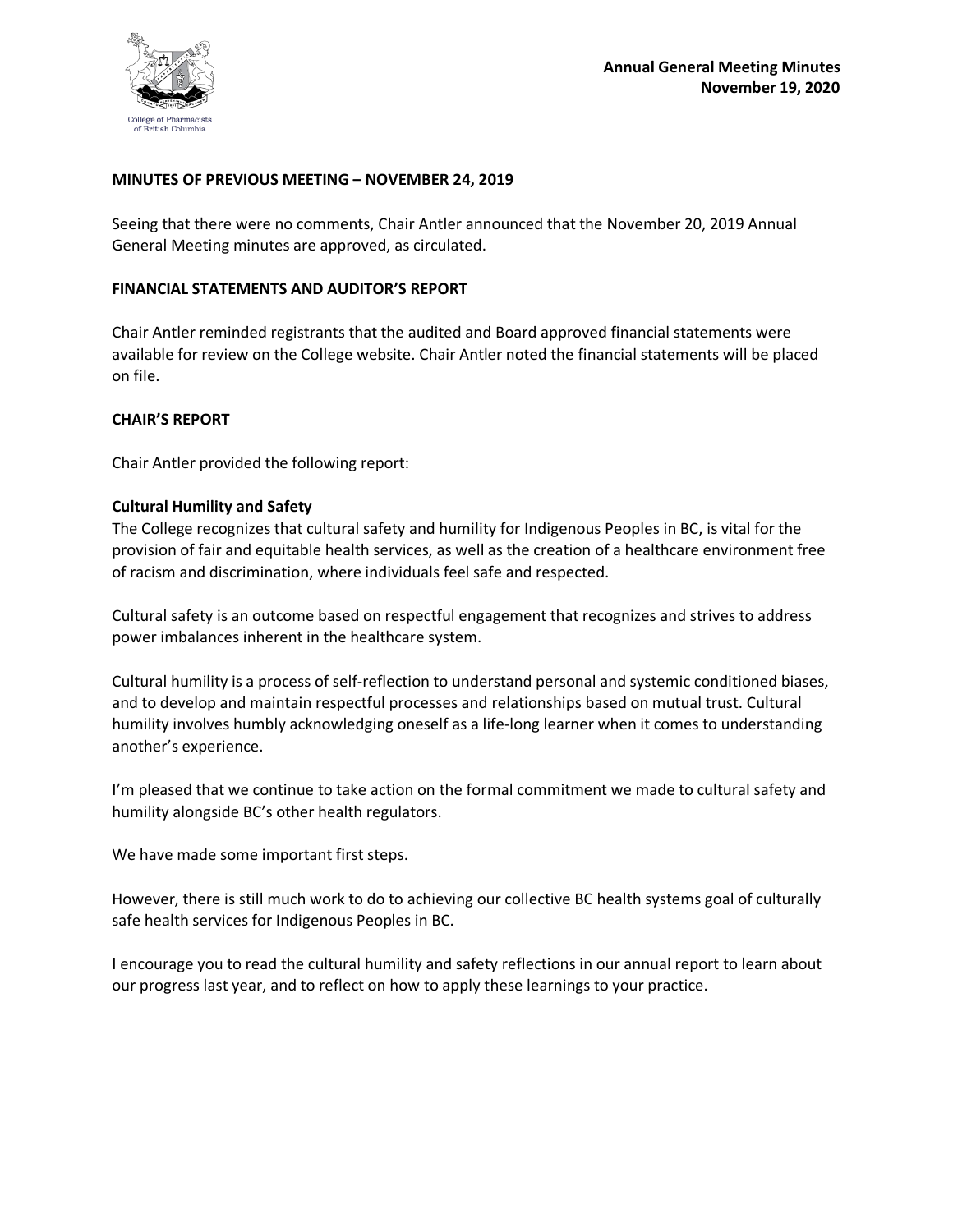

### **Opioid Crisis**

The opioid crisis continues to be a top priority for the College and other public health organizations across the province.

And now we are facing dual public health emergencies with both the opioid overdose crisis and the Covid-19 pandemic.

COVID-19 has had a significant impact on the opioid overdose crisis. The BC Coroners Services has detected a sustained increase of illicit drug toxicity deaths, recording six consecutive months with over 100 overdose deaths, three of which saw more than 170 deaths.

Much like in recent years, last year the College continued to work hard to help combat this issue, such as implementing new policies and training requirements, and collaborating with other health partners where needed to support evidence-based guidance to improve care.

And of course this year, in response to the dual health emergency, we implemented additional amendments intended to help registrants care for patients with substance use disorders while in the midst of a pandemic.

Registrar Nakagawa will also speak more in-depth about the various measures taken by the College over the past year in responding to this opioid overdose crisis.

#### **Medication Error Reporting**

In September 2019, the Board approved a motion requiring mandatory anonymous medication incident reporting in all pharmacies.

This issue was first presented to the Board at its November 2017 meeting by Melissa Sheldrick, a patient safety advocate, whose son passed away due to a drug dispensing error in Ontario.

Medication errors are a leading cause of preventable injuries and result in significant costs to health systems across the world.

Between 2017 and 2019, the most common complaints received by the College were related to medication dispensing errors by pharmacy professionals.

Ultimately, the goal is to allow non-hospital pharmacies to use any medication incident reporting platform they choose, provided it is among those that meets the College's criteria (to be developed), including the capability to transfer a minimal data set into a national repository that is administered by an independent third party.

As part of exploring the best path forward for medication incident reporting in BC, the College has been participating in national conversations on the implementation of medication incident reporting systems, including the NAPRA Medication Incident Reporting Working Group. Moving forward, the College will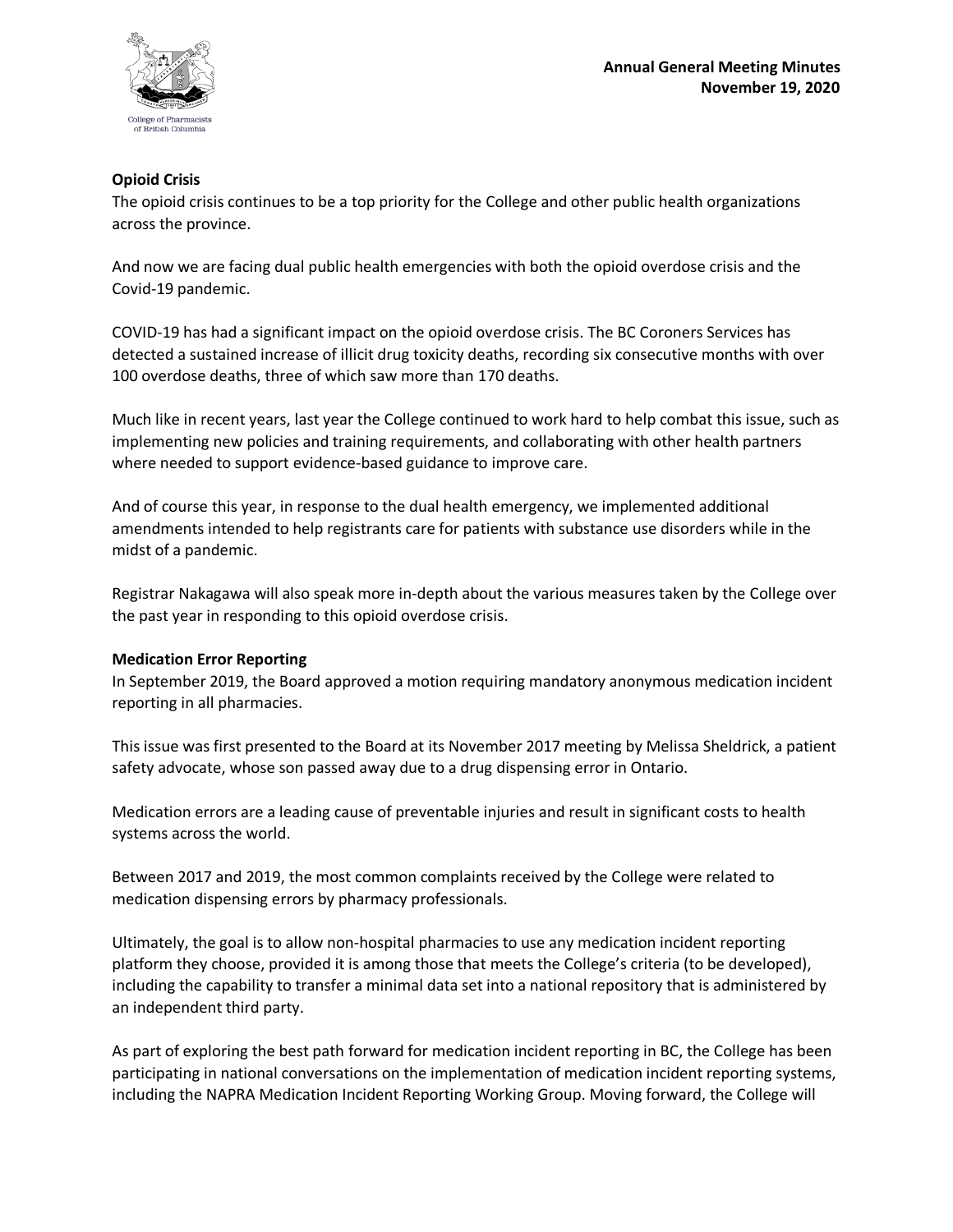

continue to work with the NAPRA Working Group to develop medication incident reporting standards and criteria, and establish a single national repository.

Mandatory anonymous error reporting provides data that can be analyzed to help identify trends in errors that are occurring and provide opportunities to learn from mistakes, improve practice and better protect the public.

Over the next several years, the College will be developing standards and criteria, as well as bylaw and policy changes to enable implementation of a mandatory anonymous Medication Incident Reporting Program by 2022/2023.

The implementation of mandatory medication error reporting aligns with the College's duty to protect the public, as well as its vision of "Better health through excellence in pharmacy," and Code of Ethics.

# **Proposed Changes to Health Professionals Regulation in BC**

On November 27, 2019, the Honourable Adrian Dix, Minister of Health, announced proposed changes to the regulation of BC's health professions, with a focus on increasing transparency and patient safety.

The proposed changes came in response to a December 2018 report by Harry Cayton, reviewing the Health Professions Act and providing recommendations to modernize the regulatory system in BC.

The proposed changes, developed by the newly established Steering Committee on Modernization of Health Professional Regulation, were presented in a consultation paper entitled "Modernizing the provincial health professional regulatory framework: A paper for consultation."

Members of the public, community groups and health-sector stakeholders were invited to submit feedback on the proposals in the consultation paper.

And the College Board met in late 2019 to discuss the consultation paper and provide a response from the College of Pharmacists.

Much like the recommendations made by Harry Cayton in his report, many of the proposals in the consultation paper resonated with us and reinforced practices already underway at the College.

Recently, in August, the final recommendations for changes to the province's health profession regulatory system were released by the multi-party steering committee.

The modernization recommendations include:

- Commitment to cultural safety and humility
- Improved governance, including competency-based board appointments and balanced board membership
- Improved efficiency and effectiveness through a reduction in the number of regulatory colleges, with a reduction from 20 to six
	- o The College of Pharmacists of BC will be one of these six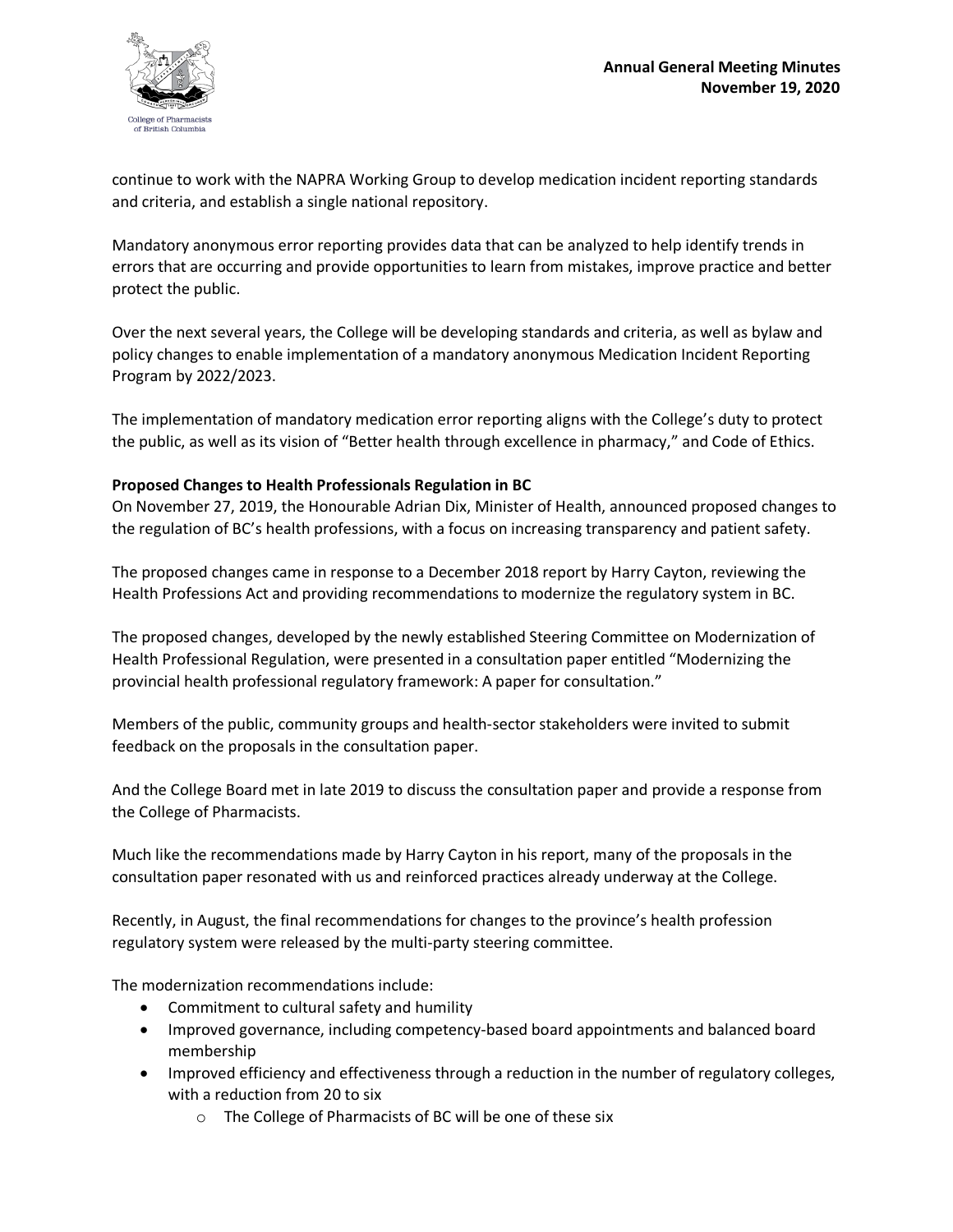

- Strengthening the oversight of regulatory colleges, including creation of an oversight body
- Changes to Complaints and Adjudication with increased transparency and a new independent discipline process, and
- Information sharing to improve patient safety and public trust

We commend the Steering Committee for their foresight and leadership, and for their work to reform health profession regulation in the public interest.

# **PODSA Modernization: Amended Bylaws Now in Effect.**

Amendments to modernize the College's bylaws under PODSA came into effect on January 16, 2020.

The Board approved these amendments at its November 2019 meeting as part of the Legislative Standards & Modernization Goal within the College's 2017/2018 to 2019/2020 Strategic Plan.

These changes reflect our work in updating our requirements to follow best practices for regulation, such as the concept of Right Touch Regulation.

Right touch regulation means always asking what risk we are trying to regulate, being proportionate and targeted in regulating that risk or finding ways other than regulation to promote good practice and highquality healthcare.

As a result, the updated requirements are now principle based, allowing greater flexibility in how pharmacy services are provided while ensuring they still achieve their intended public safety outcome.

In particular, these amendments addressed:

- Operation of a community pharmacy without a full pharmacist
- Responsibilities of managers, direct owners, directors, officers and shareholders
- Storage of drugs and confidential health information, including offsite storage
- Provisions to allow for community telepharmacy reinstatement
- Bylaws that are not being complied with based on data from the Practice Review Program
- PharmaNet requirements in light of the transition of administration of PharmaNet functions to the Ministry of Health, and
- House-keeping amendments, including ensuring consistency of writing style

#### **College Joins BC Public Advisory Network**

I'm pleased to announce that on September 25, 2019, the College joined a number of other BC Health Regulators in the formation of the BC Public Advisory Network, also known as BC-PAN.

BC-PAN brings the public voice and perspective to multiple health regulators in the province.

The goal of BC-PAN is to encourage more comprehensive and meaningful public engagement on important issues related to health-care regulation in BC.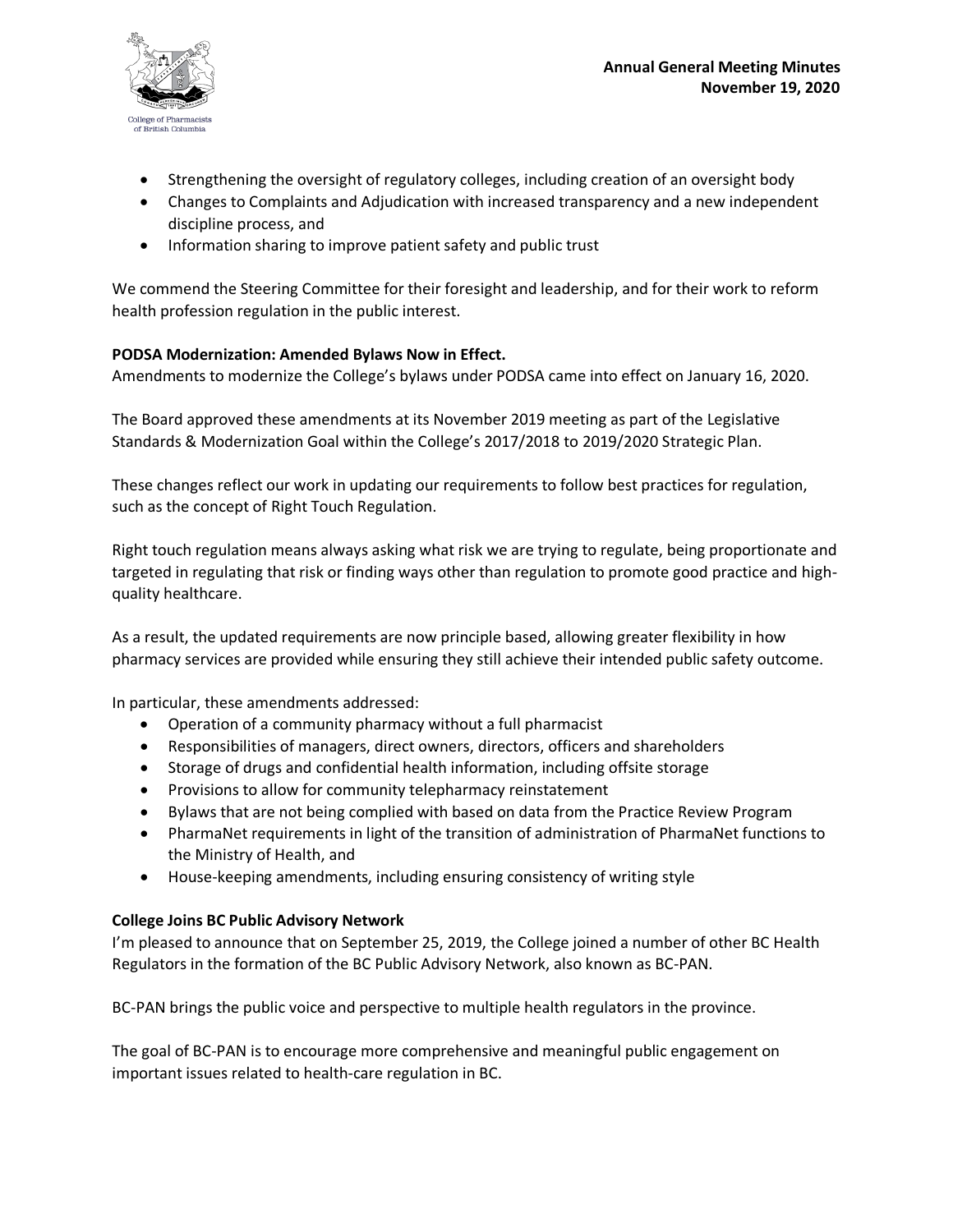

There are currently 11 public members involved with BC-PAN, who provide their feedback on a variety of topics to help guide professional standards, policies and communications directed at the public.

### **Patients Relations Program Standard**

In February 2019, the College Board approved a new Patient Relations Program Standard to be included under the Code of Ethics in the Health Professions Act Bylaws.

The Standard helps to protect public safety by providing clearer standards and requirements for dealing with misconduct of a sexual nature, as well as raising pharmacy professionals' awareness of their responsibility to educate themselves on professional ethics.

The Standard provides a more robust regulatory framework to protect the public against a range of patient relations issues.

It also provides guidance to pharmacy professionals on maintaining proper professional boundaries with patients and former patients, and preventing professional misconduct of a sexual nature.

This guidance aligns with the principles of the Framework for a Model Patient-Practitioner Relationship Program for BC Health Regulators, applying them to pharmacy practice and enhancing regulatory safeguards to protect patients and the public.

# **Posting of Discipline Hearing Notifications**

In order to enhance transparency, as of September 1, 2019, the College began to publish citations and Discipline Hearing Notifications as individual items on the homepage and 'News' sections of its website, as well as in its monthly 'ReadLinks Roundup' email which is sent to all pharmacists and pharmacy technicians.

Previously, citations for Discipline Committee hearings were published under 'Discipline Hearing Notifications' on the College's website 2-4 weeks prior to a scheduled hearing.

Greater accessibility to this information improves transparency and assures the public that they can trust their pharmacies, pharmacists and pharmacy technicians to provide safe and effective pharmacy care.

#### **REGISTRAR'S REPORT**

Registrar Nakagawa acknowledged that he is joining today from the unceded Aboriginal territories of the Coast Salish Peoples, and in particular, the Kwikwetlem First Nation.

Kwikwetlem refers to the unique sockeye salmon that once ran abundant in Coquitlam River and Coquitlam Lake, sustaining the community for thousands of years.

He noted that it has been an honor to serve as the College's Registrar for the past fiscal year, which ran from March 2019 through to February 2020.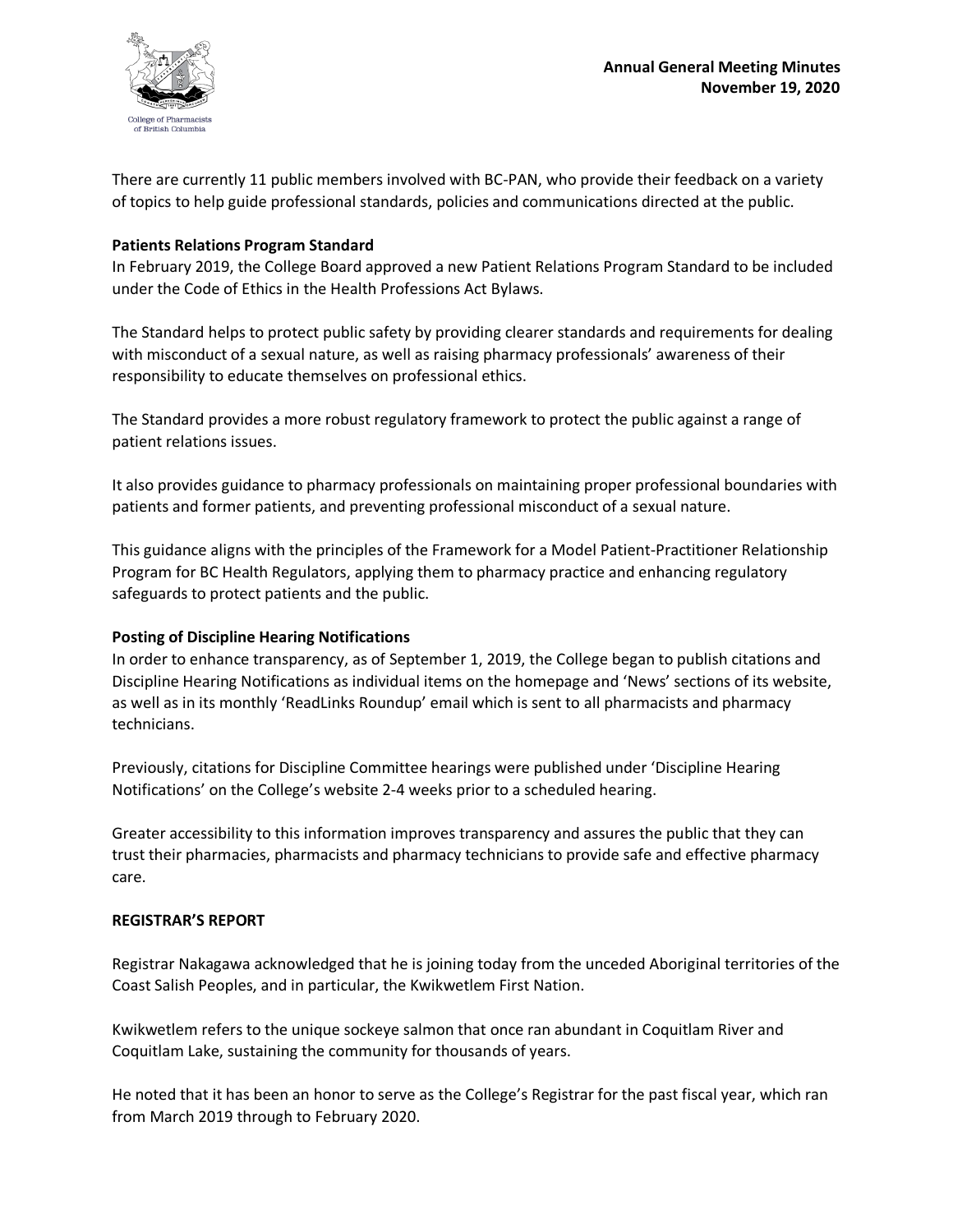

College staff continued to work hard to ensure we are fulfilling our important mandate in protecting the public, both through our ongoing operations as well as through progress on strategic initiatives.

He recognized Chair Antler for her efforts as Board Chair over the past year and thanked her for her service.

Registrar Nakagawa provided the following report:

#### **Registration Numbers**

To start, I'm pleased to report increases in registration numbers across the Board this past year.

To provide you with a brief snapshot, in the 2019/2020 fiscal year, we had:

- 6354 Full Pharmacists
- 869 Student Pharmacists
- 1654 Pharmacy Technicians
- 1370 Licenced Community Pharmacies
- 73 Hospital Pharmacies

#### **Cultural Humility and Safety**

In March 2017, I had the honour of joining the rest of province's health regulators in signing the "Declaration of Cultural Safety and Humility in Health Services Delivery for First Nations and Aboriginal Peoples in BC."

Through this, the College pledged its commitment to making our health system more culturally safe for First Nations and Aboriginal Peoples.

Since then, the College has worked on developing a strategy to fulfill its pledge to improve BC pharmacy professionals' work with First Nations and Aboriginal Peoples over the past fiscal year.

Moving forward, we recognize that working together with the First Nations Health Authority, other health regulators, First Nations groups, and others will be essential to act on our plan and create a healthcare environment free of racism and discrimination, where individuals feel safe and respected.

In May 2019, the College was fortunate to be invited back to the second annual Mental Health and Wellness Summit hosted by the First Nations Health Authority.

The College used this opportunity to build trust with members of First Nations Communities and help address the fact that Indigenous peoples are too often exposed to systemic stigma and racism, and that this can sometimes occur in healthcare settings.

We did this by sharing resources and building awareness of our complaints process, and how patients can report concerns with the healthcare they have received.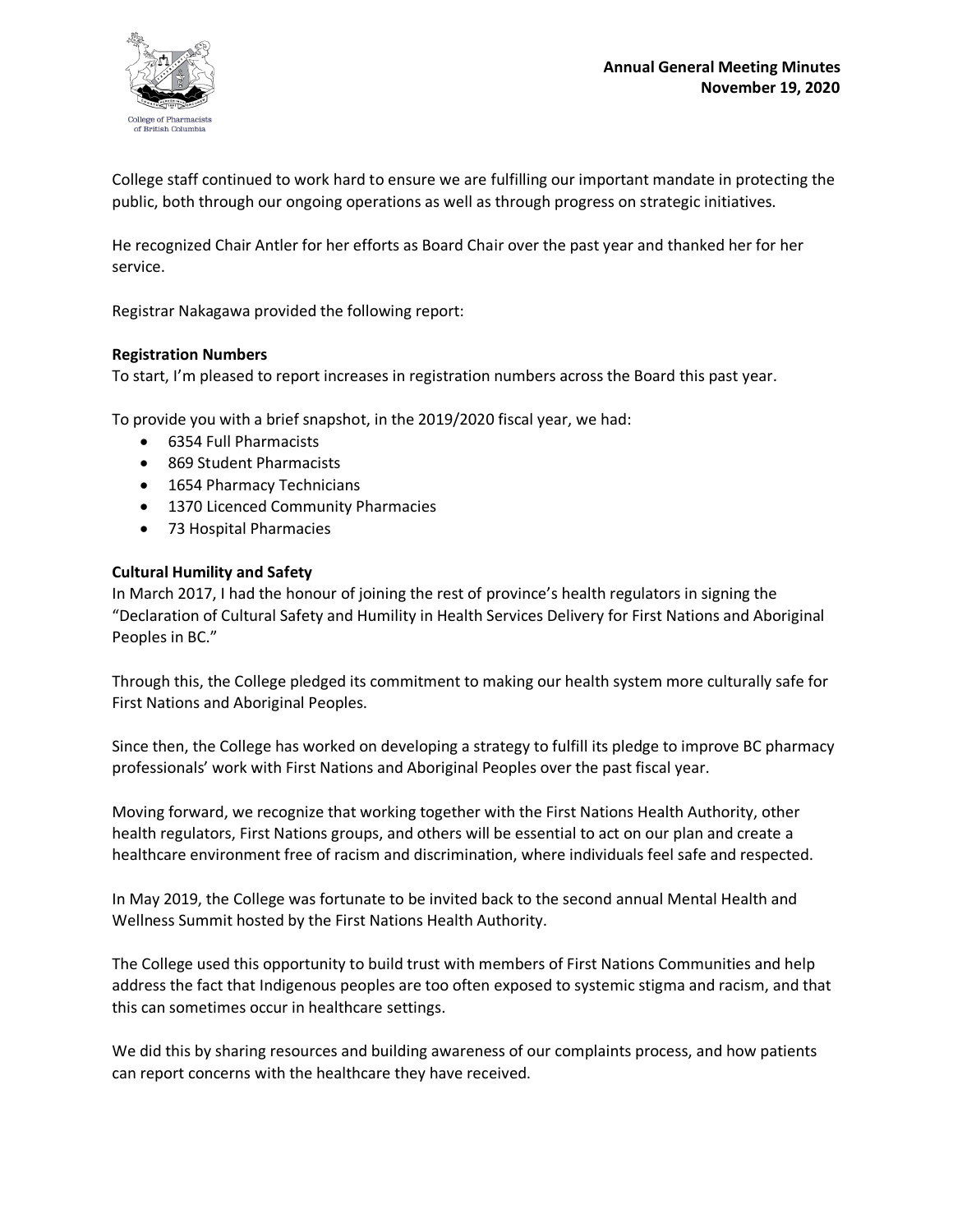

First Nations in BC have also been disproportionally affected by the opioid crisis, so as an exhibitor, the College used this opportunity to spread awareness of emergency use Naloxone (including Intranasal Naloxone) and its importance in helping prevent opioid overdose deaths.

In January 2020, College Staff, as part of the BC Health Regulators Cultural Safety Task Force, took part in the FNHA's Tenth Annual Gathering Wisdom Forum.

The Forum provides an opportunity for First Nations governance, health and wellness leaders to dialogue with FNHA on health programs and services and discuss the role of health and healing in Nation rebuilding.

As an exhibitor, we used this opportunity to focus on two key objectives related to public protection:

- To raise awareness and build trust among members of the public and First Nations communities about health profession regulation in BC, including where to go with complaints about potentially unsafe and/or disrespectful healthcare services.
- To dialogue with members of the public and First Nations communities about cultural safety, collecting stories and feedback regarding topics that centre on culturally safe healthcare services.

The BCHR Cultural Safety Task Force released a report on the learnings from this dialog.

I encourage you all to review the Gathering Wisdom Forum ReadLinks article we shared last month which shared many of the learnings from the event.

I also need to acknowledge the allegations, and ongoing investigation into incidents of Indigenous specific racism within BC emergency rooms.

Such unethical and racist behaviour has no place in our society or our health care system, and places extra urgency on us as health regulators to continue to push for a culturally safe health care environment for Indigenous peoples.

This disgraceful behaviour toward individuals who are seeking help within our healthcare system undermines trust in all health care professionals, and we will not tolerate it among our registrants or within our healthcare environments.

We continue to extend our full support to Ms. Turpel-Lafond's investigation of these allegations.

We will be reviewing the results and recommendations of the investigation to help inform where the College can take further action to eradicate racism from our health system.

As Chair Antler mentioned, I encourage you to learn more about how to improve cultural safety and humility and reflect on how you can apply it in your practice.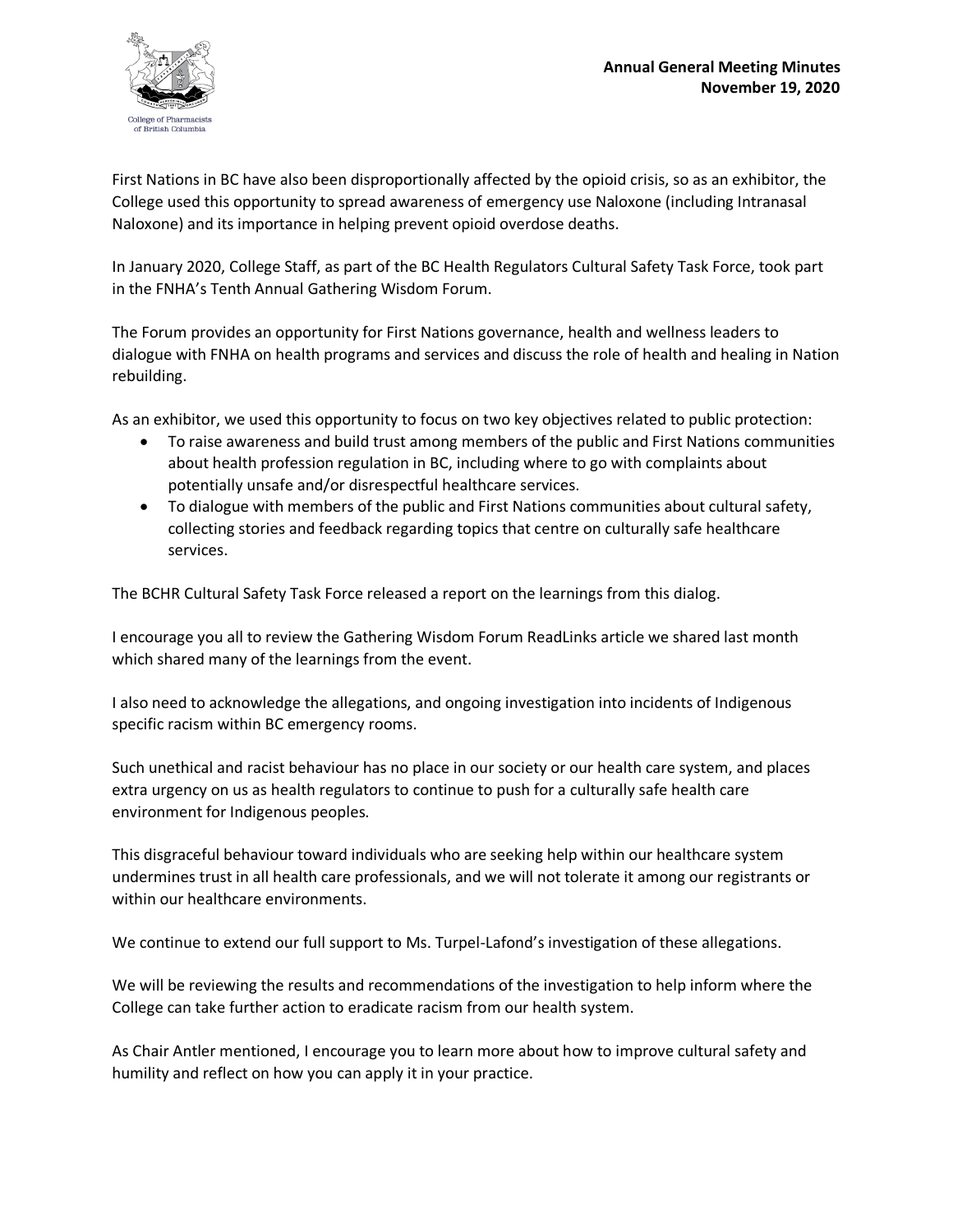

### **Addressing Racism and Discrimination in our Health System**

In addition to the work continuing to improve cultural safety and humility for Indigenous Peoples, we also recognize that much work still needs to be done to address other forms of racism and discrimination in both our healthcare environments and society as a whole

The events of this year have caused me to reflect on the College's role, as a regulator, in supporting Black People in British Columbia, which, in turn, has caused me to realize how much more we all still have to learn in order to meaningfully address this issue and affect real change within the health care system and our society.

Moving forward, we also need to consider how intersectionality – where multiple concurrent and ongoing types of bias influence and amplify one another – impacts patient care.

#### **Black Lives Matter**

It is a common and unfortunate misconception that BC, and Canada are somehow exempt from the racism, discrimination and stigma faced by hour neighbours to the south. This misconception, I believe, is at the core of what we need to change as stewards of public health and safety.

We can and we must do more.

Earlier this year I pledged the College's commitment to developing a plan to guide our organization toward raising awareness of, and combatting the racism faced by Black People in BC.

In order to do this, I've established a Working Group within the College to help lead this change and identify ways that we, as both an organization and regulator, can take action and reinforce the fact that Black Lives Matter, and that racism, in any form, has no place in our health system.

#### **2SLGBTQ+**

As we consider how biases such as racism, and sexism, can influence and amplify one another, we also need to consider the unique challenges the 2SLGBTQ+ community can face in the health care system.

At the November 2019 Board Meeting, Bex Peterson, a nonbinary writer, student and advocate for 2SLGBTQ+ presented to the Board guidance and best practices for addressing healthcare challenges faced by the 2SLGBTQ+ community.

The population of Canadians who openly identify as part of the 2SLGBTQ+ community is on the rise. According to the Province of British Columbia, 1 in 5 BC teenagers identify as something other than heterosexual.

Yet 2SLGBTQ+ People still experience significant barriers with regards to health care access.

Healthcare providers should treat each patient as an individual, regardless of sexual or gender identity.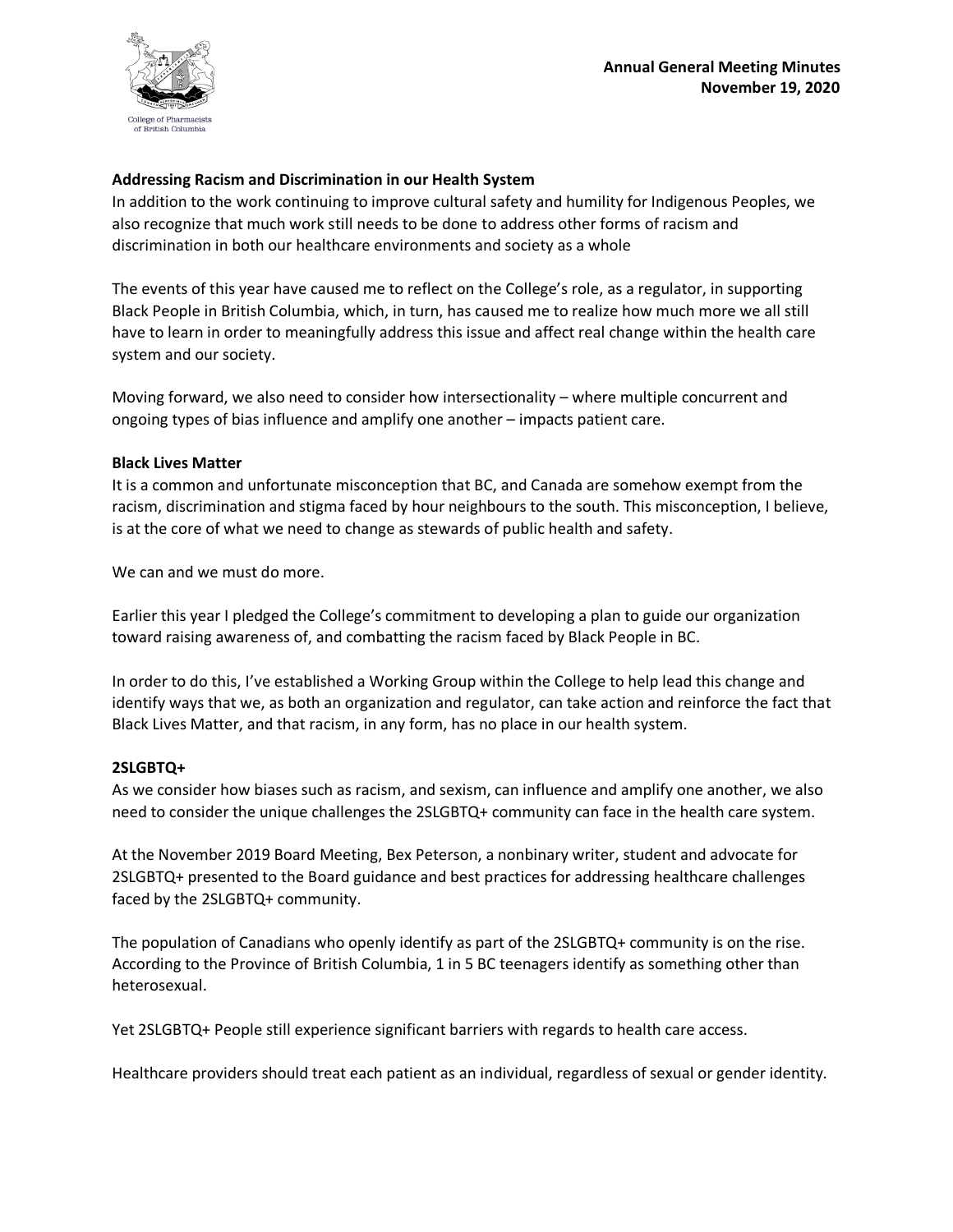

In June 2019, the Standing Committee of Health delivered a report to the House of Commons on the health of 2SLGBTQ+ communities in Canada including recommendations for best practices going forward.

A key point shared through both reports is the necessity for training and education of health care providers regarding the needs of 2SLGBTQ+ patients.

In their presentation, Bex provided the Board with recommendations for how health care professionals can help to remove the barriers to care experience by 2SLGBTQ+ peoples. These include:

- Familiarize yourself with 2SLGBTQ+ Community Terms
- Understand how 2SLGBTQ+ Identification can impact patient safety and experience
- Understand how 2SLGBTQ+ stereotypes can impact patient safety
- Commit to continuing to learn

To read more about Bex's recommendations, please have a look at their ReadLinks article or the Pride ReadLinks article we shared in July.

### **Opioid Overdose Crisis and Opioid Agonist Treatment**

In the past year, the College has engaged in a number of independent and collaborative efforts to further address and raise awareness of the opioid crisis.

This included new OAT training requirements and new delivery requirements for OAT, as well as a number of articles.

New Opioid Agonist Treatment training requirements came into effect on January 1, 2019 together with a transition period.

The Opioid Agonist Treatment Compliance and Management Program, also known as OAT-CAMPP, is aimed at reducing stigma and expanding pharmacists' knowledge about methadone, buprenorphine/naloxone and slow-release oral morphine.

It is also intended to improve the experience and engagement of people receiving treatment.

And it supports the College's OAT requirements and will eventually replace the College's current Methadone Maintenance Treatment training program.

Over 2,400 registrants had already completed the new training program prior to the onset of COVID in March.

# **Professional Practice Policy-66: Amendment to Training Deadline**

A transition period will take place up until March 31, 2021, during which time the College will require registrants employed in a community pharmacy that provides services related to OAT to complete either the College's existing MMT training program or the new OAT-CAMPP course.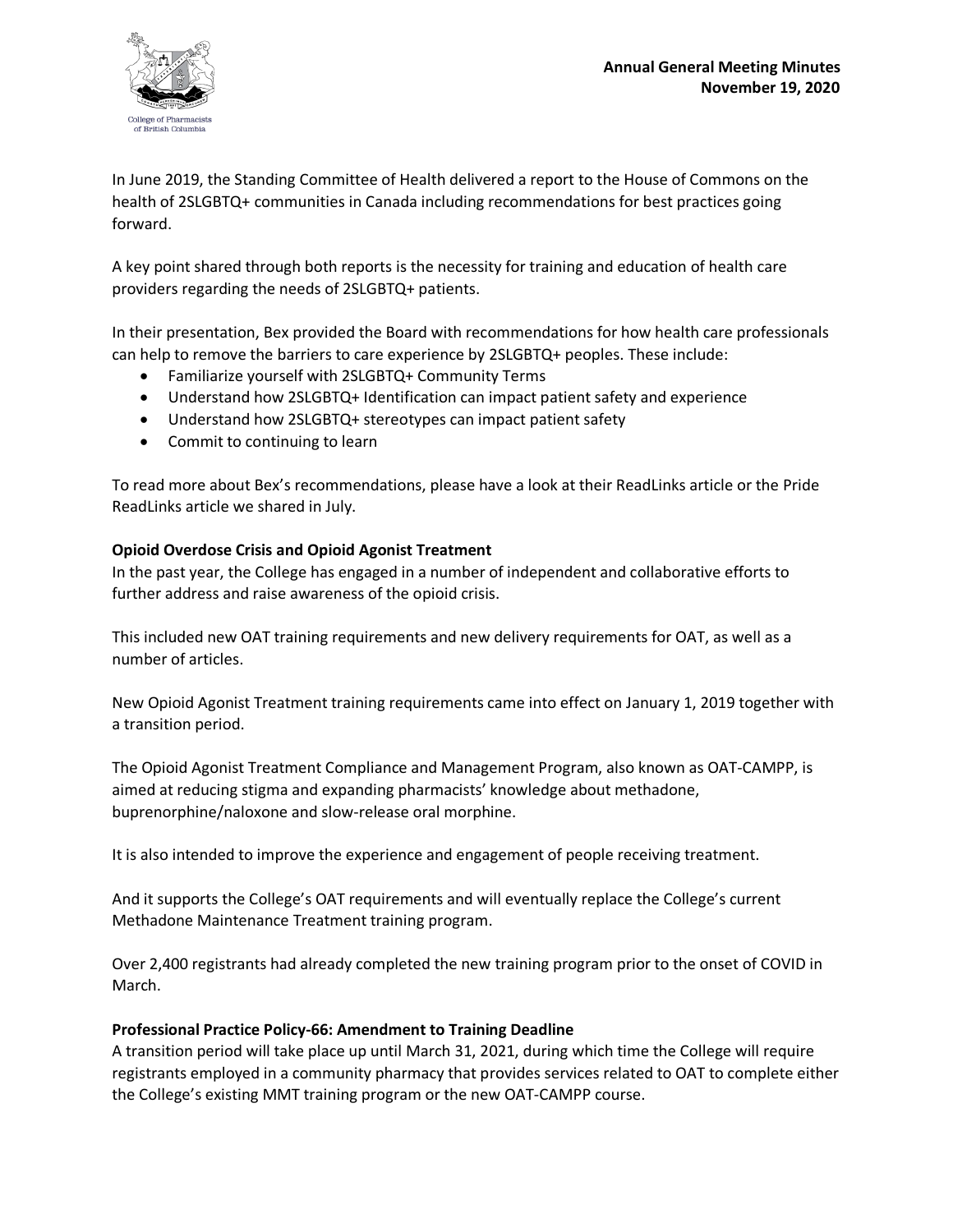

We also amended PPP-71, introducing new delivery requirements for OAT, allowing pharmacists to use their professional judgement to deliver the drugs to a patient if they feel it is safe, appropriate, and in the best interest of the patient to do so.

Previously, the College allowed pharmacists working in community pharmacies to deliver methadone for maintenance to a patient's home only if the prescribing physician authorized the delivery due to the patient's immobility.

These updates to PPP-71 are intended to improve access to OAT for patients whose care may benefit from delivery while ensuring the safety of both the patient and the pharmacist involved.

As you are aware, following the onset of COVID-19, the College made temporary amendments to this policy in response to an increased demand for OAT delivery services, including for patients who must self-isolate due to COVID-19

The College also continued its naloxone campaign, using social media and digital advertising, to help share these resources and build awareness of how to use naloxone to save a life.

### **Amendments to Controlled Prescription Program Forms**

In February 2020, we introduced amendments to the Controlled Prescription Program forms to create a harmonized form

Prior to these amendments, there were two CPP forms in use, a generic CPP form used for the majority of controlled prescriptions, and a methadone CPP form which was used to prescribe methadone for maintenance treatment.

The benefits of the new harmonized CPP form include:

- A consistent approach to writing prescriptions for all 1A drugs;
- Increased patient access to OAT therapy, as all physicians will have the form (currently only OAT prescribers have the methadone CPP form); and,
- Reduced administrative burden associated with the ordering/printing of two pads for 1A drugs

In addition, the new form also reflects the new delivery requirements for OAT, allowing prescribers the option to specify that delivery is not permitted on the form.

The new form once the new forms have been printed by the Ministry of Health.

Stay tuned for information on when to expect the new forms to become available.

#### **Pharmacy Ownership Transition Period Ends**

New Pharmacy Operations and Drug Scheduling Act (PODSA) Bylaws came into effect on April 1, 2018 that allowed the College to know the identity of all pharmacy owners, determine their suitability for pharmacy ownership and hold them accountable for providing safe and effective care by ensuring their pharmacies are compliant with the legislative requirements for pharmacies in BC.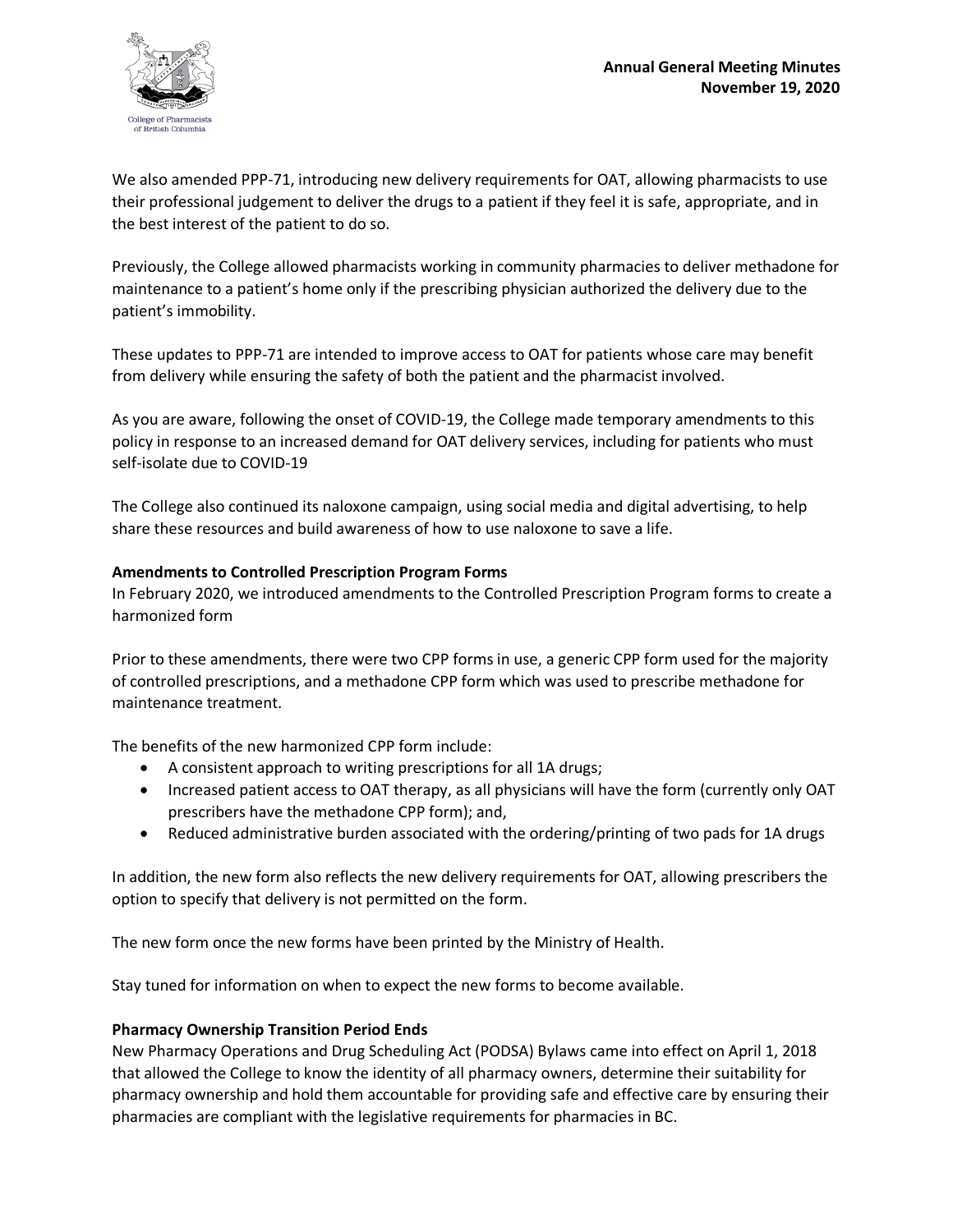

The year-long transition period for all pharmacies to meet these new ownership requirements ended with pharmacies whose licences expired in May 2019.

Now that all pharmacies transitioned to the new ownership requirements, their subsequent pharmacy renewals will be more streamlined

The transition period was especially important to enable the College to collect initial information from previously unidentified pharmacy owners.

The College recognizes that a significant amount of work was required from pharmacies collecting this information as part of the transition period and appreciates their patience and understanding during the implementation of these new requirements.

# **New Model Standards for Pharmacy Compounding: Phase 3**

Pharmacies and pharmacy professionals were expected to have completed Phase 2 of the new compounding standards by the end of May 2019.

The College has set out a four-year implementation plan for pharmacies and pharmacy professionals to adopt the new model standards released by the National Association of Pharmacy Regulatory Authorities.

This past year, pharmacies and pharmacy professionals begun shifting their focus to implementing Phase 3 of the new model standards for pharmacy compounding.

The deadline for phase 3 was May 2020, and included standards such as beyond-use date, incident management, and waste management, among others.

The original implementation deadline for all of the new model standards was May 2021, however due to the unforeseen impacts of COVID-19, the College's Board has approved a one-time only extension of the deadline to implement the Sterile Model Standards to July 2022.

The College's existing bylaws and policies will remain in place until the implementation deadline.

The College expects pharmacies and pharmacy professional to address gaps and update their practice during the implementation period, and be in full compliance with the Model Standards once the bylaw amendments come into effect.

#### **Amendments to PPP-68: Cold Chain Management**

In February 2019, we introduced amendments to Professional Practice Policy 68, broadening its scope and changing its name from Cold Chain Management of Biologicals to simply: Cold Chain Management.

PPP-68 was originally approved in 2011 to address concerns with larger volumes of vaccines being stored at pharmacies as a result of pharmacists' injection authority, but lack of storage standards for vaccines and other biologicals that require refrigeration.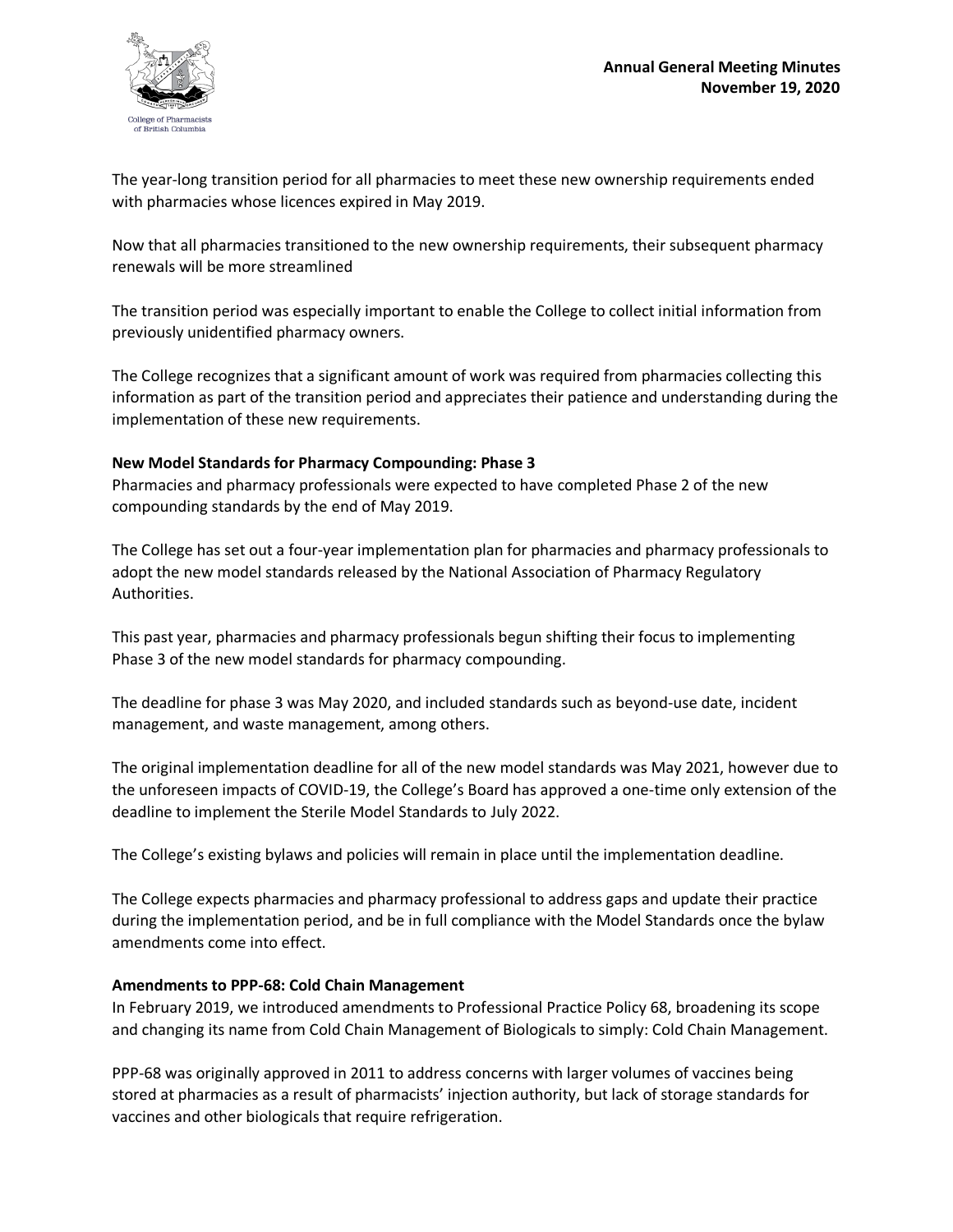

Recognizing that there are drugs other than biologicals and vaccines that require refrigeration, it was recommended that PPP-68 be broadened to include any drug requiring cold chain management, and revised to better align with current pharmacy practices.

# **Changes to Forms and Prescription Protocol for MAiD**

Back in November 2018, new reporting requirements for Medical Assistance in Dying (MAiD) came into effect.

As part of the new reporting process, all provincial and federal reportable information began to be collected through new provincial forms for MAiD.

These new forms include:

- The Dispensing Record Form for a pharmacist who dispenses a substance in connection with the provision of medical assistance in dying, to record details pertaining to the dispensing and return of unused medications; and
- The BC MAiD Pharmacy Protocols Guidance Document, which is not available for general distribution, but can be accessed by pharmacists who wish to familiarize themselves with the standardized drug protocols, through the College's secure eServices site.

In April 2019, minor updates to these forms were made by the Ministry of Health, based on input from practitioners and pharmacists.

Following these change, practitioners and pharmacists began using the new forms, which are available for download from the Ministry of Health's website.

# **College Engagement**

The College has conducted a number of stakeholder engagement to help us solicit input on College initiatives, policies and bylaws including:

- Our Next Strategic Plan
- Pharmacy Operations and Drug Scheduling Act Bylaw Modernization
- Cultural Humility and Safety
- Customer Satisfaction (as part of our ongoing work towards organizational excellence)
	- o Our customer satisfaction survey for 2020 year is currently open, so please share your thoughts with us by November 27.
	- $\circ$  You can visit bcpharmacists.org/customer to learn more and take the survey

Through these stakeholder engagements, the College was able to gather significant input and feedback from patients, pharmacy professionals, pharmacy students and other health professionals, helping us to gauge sentiment, identify gaps, and inform our plans.

The College would like to thank all those who provided feedback and shared their thoughts during our various engagements in 2019 and 2020.